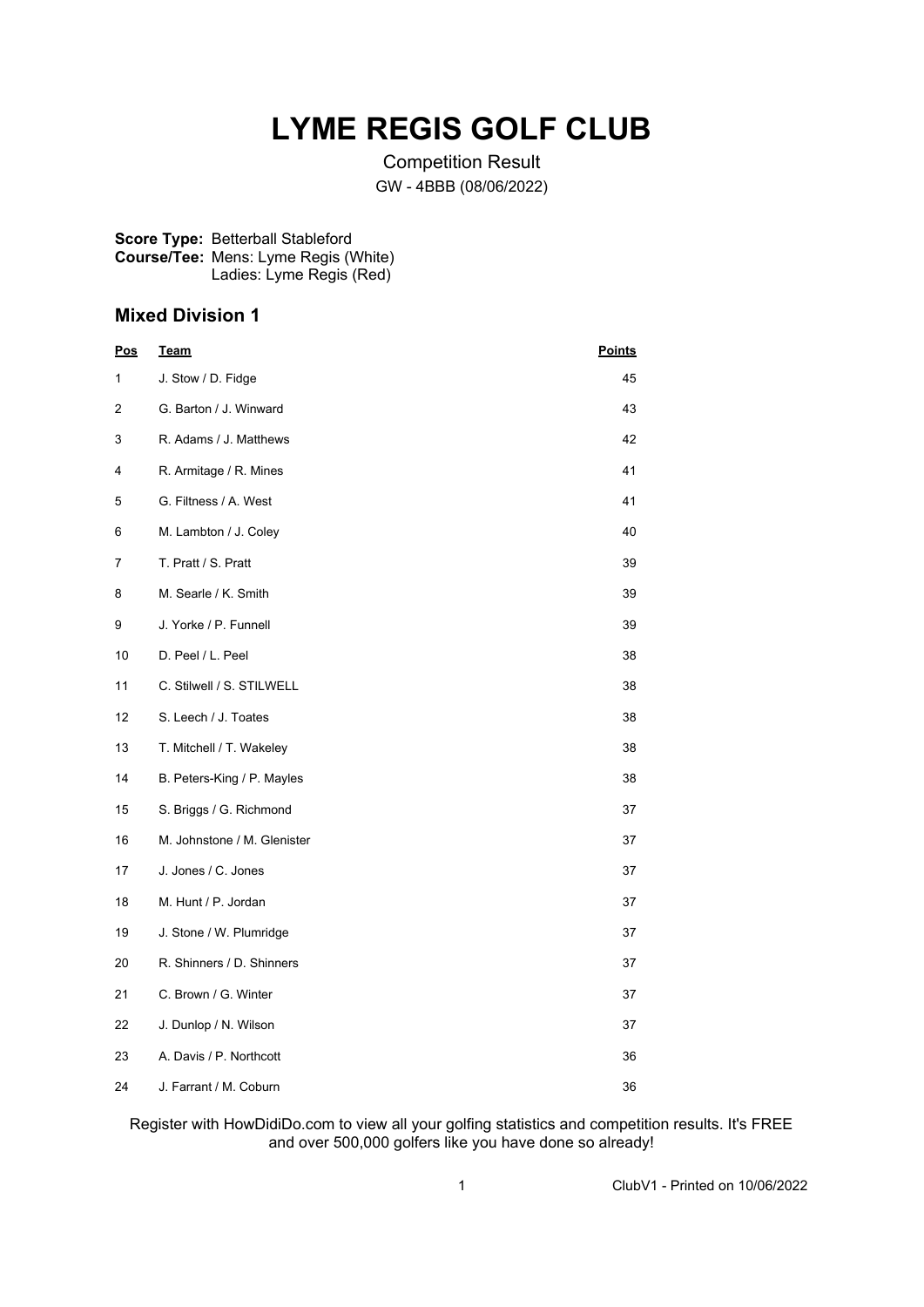| <b>Score Type: Betterball Stableford</b>    |
|---------------------------------------------|
| <b>Course/Tee: Mens: Lyme Regis (White)</b> |
| Ladies: Lyme Regis (Red)                    |

## **Mixed Division 1**

| Pos | <b>Team</b>               | <b>Points</b> |  |
|-----|---------------------------|---------------|--|
| 25  | C. Brookes / J. Brookes   | 35            |  |
| 26  | N. Franks / C. Preece     | 35            |  |
| 27  | T. Rees / A. Rees         | 35            |  |
| 28  | M. Zuill / M. Fagan       | 35            |  |
| 29  | N. Smith / J. Linnert     | 35            |  |
| 30  | J. Wilson / C. Baker      | 34            |  |
| 31  | C. Barber / R. Moore      | 34            |  |
| 32  | M. Bradley / A. Bradley   | 34            |  |
| 33  | M. Wilson / G. Moss       | 34            |  |
| 34  | M. Kelly / V. Kelly       | 34            |  |
| 35  | C. Warman / D. Warman     | 33            |  |
| 36  | R. Seed / T. Harley       | 33            |  |
| 37  | J. Connor / M. Seligman   | 33            |  |
| 38  | B. Darke / R. Pugsley     | 32            |  |
| 39  | J. Ashenhurst / I. Morgan | 32            |  |
| 40  | N. Walker / C. Walker     | 32            |  |
| 41  | M. Reid / J. Pearson      | 32            |  |
| 42  | D. Moy / T. Pascall       | 32            |  |
| 43  | R. Jones / A. McLean      | 32            |  |
| 44  | B. Rees / A. Brun         | 31            |  |
| 45  | J. Allan / N. Snape       | 31            |  |
| 46  | M. Deaves / L. Castle     | 31            |  |
| 47  | A. Morgan / G. Barlow     | 31            |  |
| 48  | M. Lewis / R. Cook        | 31            |  |
| 49  | J. Ferguson / G. Cox      | 30            |  |
| 50  | G. Paterson / L. Caddy    | 30            |  |
| 51  | B. Thorn / R. Bull        | 29            |  |

#### Register with HowDidiDo.com to view all your golfing statistics and competition results. It's FREE and over 500,000 golfers like you have done so already!